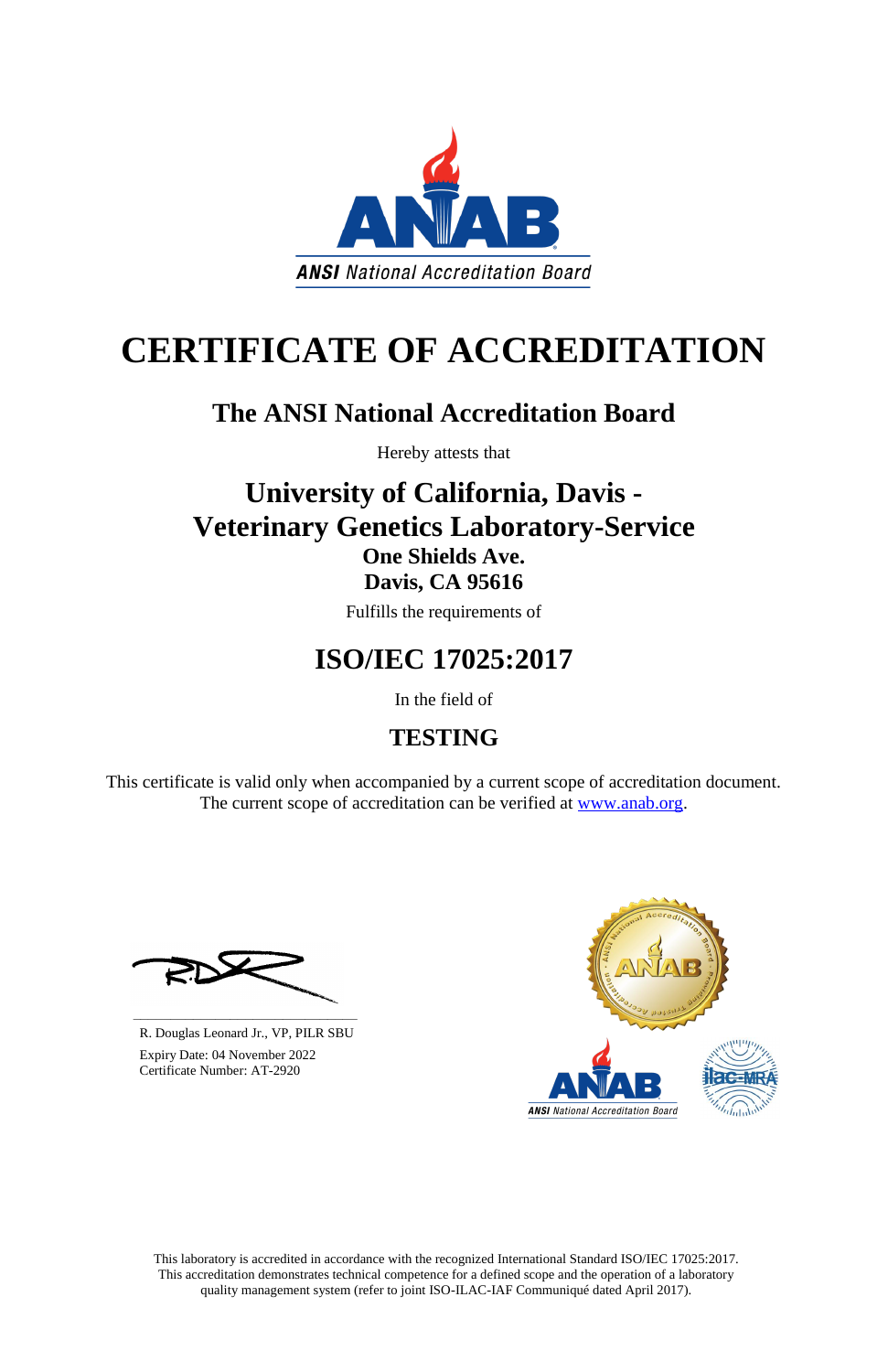

### **SCOPE OF ACCREDITATION TO ISO/IEC 17025:2017**

### **University of California, Davis – Veterinary Genetics Laboratory-Service**

One Shields Ave. Davis, CA 95616

Christina Lindquist 530-754-0950 Dr. Robert Grahn 530-754-4378 Dr. Rebecca Bellone 530-752-9299 [cdlindquist@ucdavis.edu](mailto:cdlindquist@ucdavis.edu) [ragahn@ucdavis.edu](mailto:ragahn@ucdavis.edu) [rbellone@ucdavis.edu](mailto:rbellone@ucdavis.edu)

### **TESTING**

Valid to: **November 4, 2020** Certificate Number: **AT-2920** 

#### **Biological**

| <b>Specific Tests and/or</b><br><b>Properties Measured</b> | <b>Specification, Standard,</b><br><b>Method, or Test Technique</b> | <b>Items, Materials or</b><br><b>Product Tested</b>                                            | <b>Key Equipment or</b><br><b>Technology</b>                    |
|------------------------------------------------------------|---------------------------------------------------------------------|------------------------------------------------------------------------------------------------|-----------------------------------------------------------------|
| DNA- STR (non-human)                                       | ABI 3730                                                            | Non-human: Blood, urine,<br>saliva, hair, bone, teeth,<br>seminal fluid, horn, hoof,<br>tissue | Extraction, Robotic System,<br><b>DNA</b> Interpretation System |
| DNA- SNP (non-human)                                       | iPex MassARRAY<br>ABI 3730                                          | Non-human: Blood, urine,<br>saliva, hair, bone, teeth,<br>seminal fluid, horn, hoof,<br>tissue | Extraction, Robotic System,<br><b>DNA</b> Interpretation System |
| DNA-INDEL/structural<br>variants (non-human)               | ABI 3730                                                            | Non-human: Blood, urine,<br>saliva, hair, bone, teeth,<br>seminal fluid, horn, hoof,<br>tissue | Extraction, Robotic System,<br><b>DNA</b> Interpretation System |
| DNA- Copy number variants<br>(non-human)                   | ddPCR                                                               | Non-human: Blood, urine,<br>saliva, hair, bone, teeth,<br>seminal fluid, horn, hoof,<br>tissue | Extraction, Robotic System,<br><b>DNA</b> Interpretation System |
| <b>Relationship Testing</b><br>(non-human)                 | ABI 3730                                                            | Non-human: Blood, urine,<br>saliva, hair, bone, teeth,<br>seminal fluid, horn, hoof,<br>tissue | Extraction, Robotic System,<br><b>DNA</b> Interpretation System |